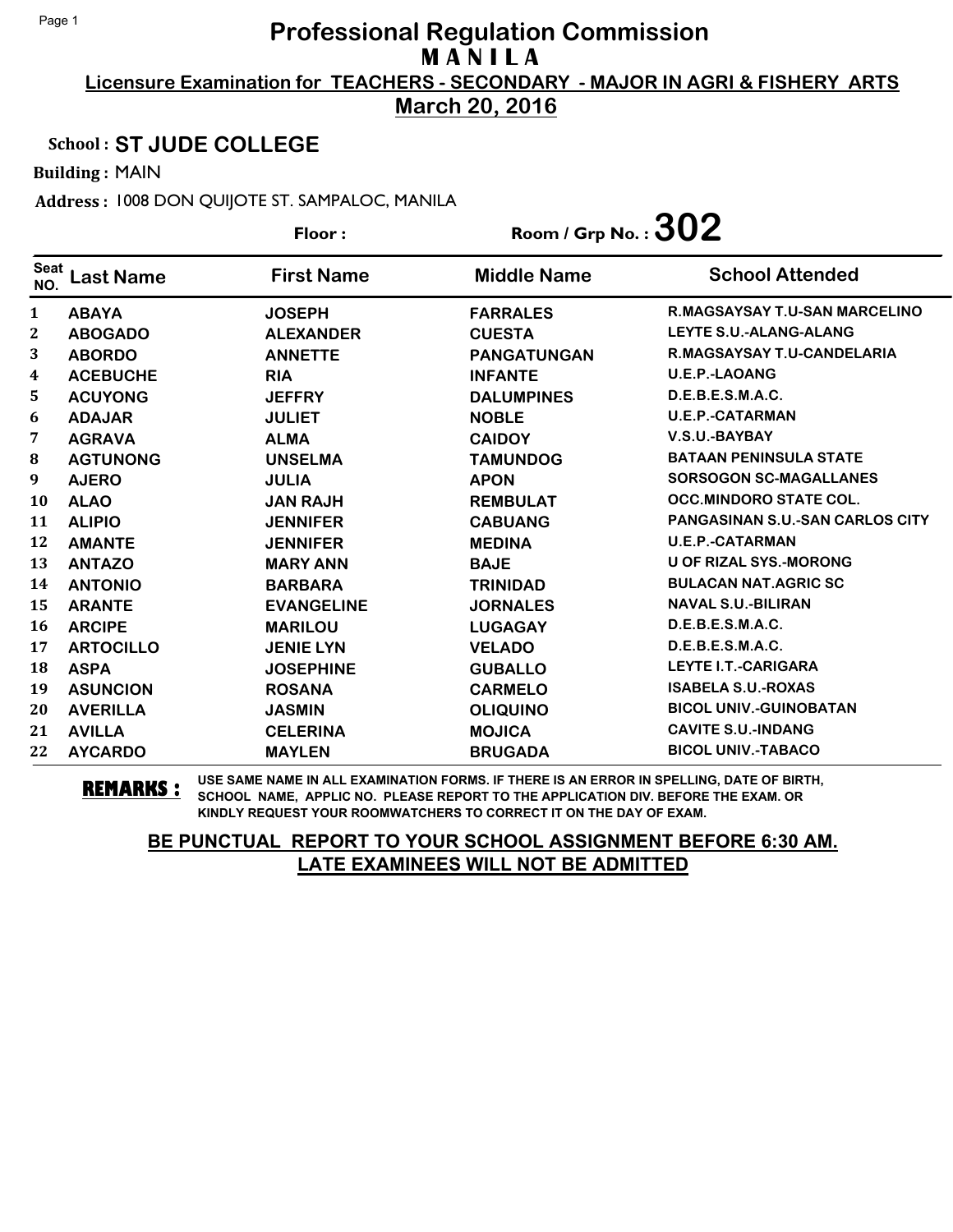**March 20, 2016**

### School : **ST JUDE COLLEGE**

Building : MAIN

Address : 1008 DON QUIJOTE ST. SAMPALOC, MANILA

|                    |                    | Floor:                 | Room / Grp No. : $304$ |                                         |
|--------------------|--------------------|------------------------|------------------------|-----------------------------------------|
| <b>Seat</b><br>NO. | _ast Name          | <b>First Name</b>      | <b>Middle Name</b>     | <b>School Attended</b>                  |
| 1                  | <b>AÑONUEVO</b>    | <b>TEODORA PENNY</b>   | <b>NUESTRO</b>         | <b>CAVITE S.U.-NAIC</b>                 |
| $\boldsymbol{2}$   | <b>BACUD</b>       | <b>JANICE</b>          | <b>DADULA</b>          | D.E.B.E.S.M.A.C.                        |
| 3                  | <b>BACYADAN</b>    | <b>HECTOR</b>          | SOGA-ANG               | <b>ISABELA S.U.-ROXAS</b>               |
| 4                  | <b>BAGOS</b>       | <b>GLENDA</b>          | <b>MANGALI</b>         | <b>ROMBLON STATE UNIV-(FOR ROMBLON</b>  |
| 5                  | <b>BAJADO</b>      | <b>LEVY</b>            | <b>ORIO</b>            | <b>U.E.P.-CATARMAN</b>                  |
| 6                  | <b>BALASTA</b>     | <b>ROGENIO</b>         | <b>VILLEZAR</b>        | <b>U.E.P.-CATARMAN</b>                  |
| 7                  | <b>BALDESCO</b>    | <b>ELLY ROSE</b>       | <b>LOZANO</b>          | <b>LAGUNA SPU-LOS BAÑOS</b>             |
| ${\bf 8}$          | <b>BALEÑA</b>      | <b>GENEROSE</b>        | <b>BLANCIA</b>         | <b>WESTERN PHILS, U-PUERTO PRINCESA</b> |
| 9                  | <b>BALISE</b>      | <b>PROCESO PAULINO</b> | <b>ANABO</b>           | <b>EASTERN SAMAR STATE U - CAN-AVID</b> |
| 10                 | <b>BALLESTEROS</b> | <b>RICKY</b>           | <b>CARAGAY</b>         | <b>PANGASINAN S.U.-SAN CARLOS CITY</b>  |
| 11                 | <b>BANTUGAN</b>    | <b>JONALYN</b>         | <b>NACAYA</b>          | <b>BATAAN PENINSULA STATE U-MAIN</b>    |
| 12                 | <b>BARRATO</b>     | <b>SUJEN</b>           | <b>ESCLAMADO</b>       | V.S.U.-BAYBAY                           |
| 13                 | <b>BATAN</b>       | <b>DIANA JEAN</b>      | <b>SORIANO</b>         | R.MAGSAYSAY T.U-CANDELARIA              |
| 14                 | <b>BATAR</b>       | <b>ROMUALDA</b>        | <b>TALLEDO</b>         | <b>LANAO NORTE AGRI'L. COLL.</b>        |
| 15                 | <b>BATE</b>        | <b>MITCHELLE</b>       | <b>NAGAR</b>           | N.O.R.S.U-BAYAWAN                       |
| 16                 | <b>BATULANON</b>   | <b>MARLYN</b>          | <b>BANGA</b>           | F.F. HALILI NATL. AGRI. SCH.            |
| 17                 | <b>BAUTISTA</b>    | <b>MARY GRACE</b>      | <b>VILLACORTA</b>      | <b>BULACAN NAT.AGRIC SC</b>             |
| 18                 | <b>BELARMINO</b>   | <b>RODENA</b>          | <b>LASCO</b>           | E. A. C.-DASMARIÑAS                     |
| 19                 | <b>BELISON</b>     | <b>MERCEDENIA</b>      | <b>GONZALES</b>        | <b>MINSCAT-VICTORIA</b>                 |
| 20                 | <b>BELLO</b>       | <b>MA. ANGELYN</b>     | <b>TARIMAN</b>         | <b>LEYTE I.T.-CARIGARA</b>              |
| 21                 | <b>BELNAS</b>      | <b>AISAFE</b>          | <b>ABREA</b>           | <b>NEGROS ST. COLL.OF AGRI.</b>         |
| 22                 | <b>BENITO</b>      | <b>ARIEL</b>           | <b>DIAZ</b>            | <b>UPI AGR SCHOOL-UPI</b>               |

**REMARKS :** USE SAME NAME IN ALL EXAMINATION FORMS. IF THERE IS AN ERROR IN SPELLING, DATE OF BIRTH, SCHOOL NAME, APPLIC NO. PLEASE REPORT TO THE APPLICATION DIV. BEFORE THE EXAM. OR KINDLY REQUEST YOUR ROOMWATCHERS TO CORRECT IT ON THE DAY OF EXAM.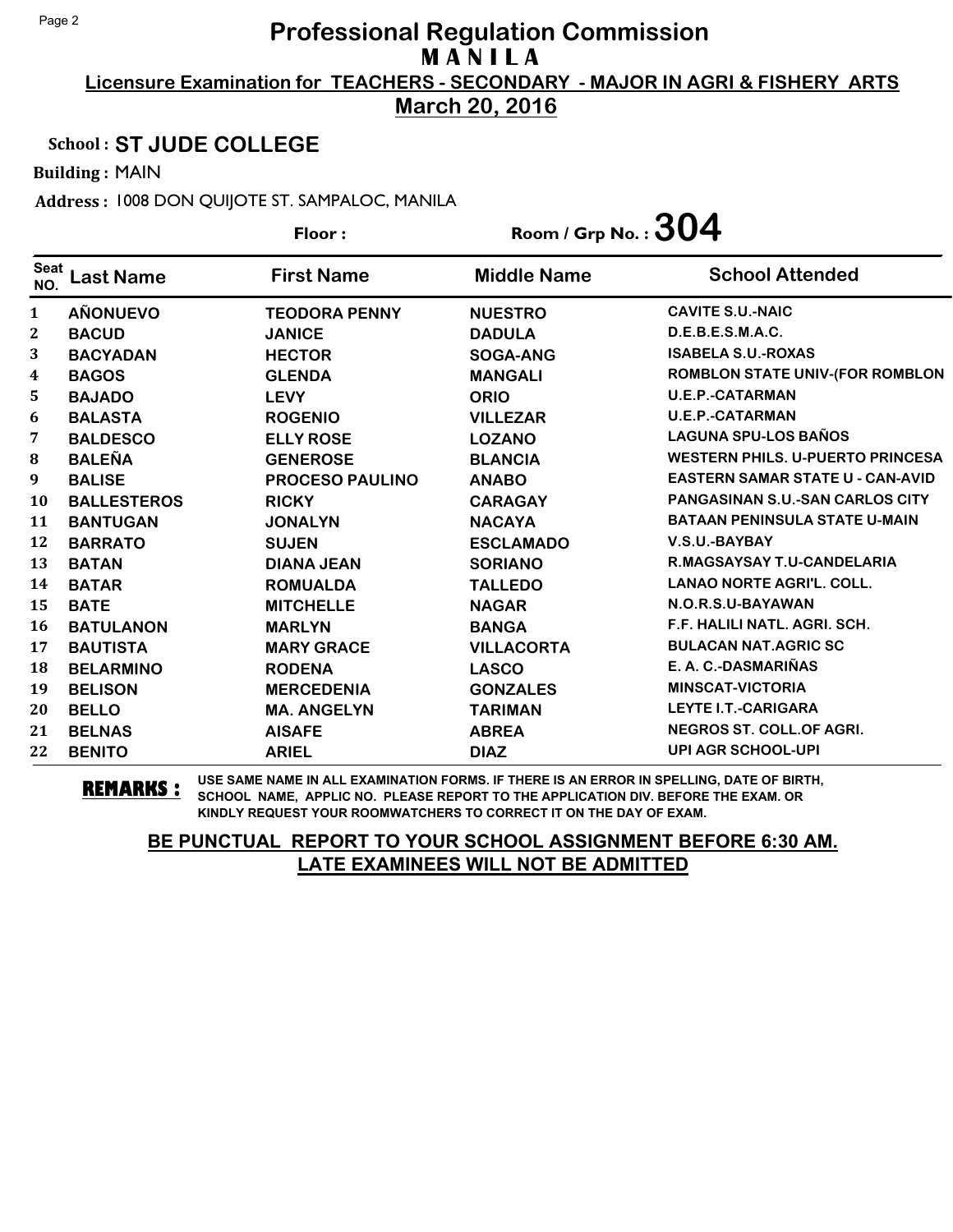**March 20, 2016**

### School : **ST JUDE COLLEGE**

Building : MAIN

Address : 1008 DON QUIJOTE ST. SAMPALOC, MANILA

|                    |                   | Floor:              | Room / Grp No.: $401$ |                                         |
|--------------------|-------------------|---------------------|-----------------------|-----------------------------------------|
| <b>Seat</b><br>NO. | <b>Last Name</b>  | <b>First Name</b>   | <b>Middle Name</b>    | <b>School Attended</b>                  |
| 1                  | <b>BERMUDEZ</b>   | <b>MAJORIE</b>      | <b>DAPROSA</b>        | <b>ILOCOS SUR POLY.SC-STA. MARIA</b>    |
| 2                  | <b>BEROSIL</b>    | <b>CLAUDITH</b>     | <b>ESPIRITU</b>       | PANGASINAN S.U.-SAN CARLOS CITY         |
| 3                  | <b>BONA CRUZ</b>  | <b>EDITHA GAY</b>   | <b>BANDOY</b>         | <b>LAGUNA SPU-LOS BAÑOS</b>             |
| 4                  | <b>BORNALES</b>   | <b>MAE ANN</b>      | <b>OLIVA</b>          | D.E.B.E.S.M.A.C.                        |
| 5                  | <b>BORRES</b>     | <b>ELENA</b>        | <b>REAL</b>           | D.E.B.E.S.M.A.C.                        |
| 6                  | <b>BRUN</b>       | <b>LEONARDO JR</b>  | <b>BRILATA</b>        | <b>EVSU-TACLOBAN</b>                    |
| 7                  | <b>BUAN</b>       | <b>AGNES</b>        | <b>TOLENTINO</b>      | <b>SO.LUZON S.U.-TAGKAWAYAN</b>         |
| 8                  | <b>BULALAQUE</b>  | <b>PERLA</b>        | <b>MILLAGRACIA</b>    | <b>U.E.P.-CATARMAN</b>                  |
| 9                  | <b>BUSA</b>       | <b>RICARDO</b>      | <b>BODAÑO</b>         | <b>EASTERN SAMAR STATE UNIVERSITY -</b> |
| 10                 | <b>CABACANG</b>   | <b>LIRA</b>         | <b>PACLIBAR</b>       | <b>U.E.P.-CATARMAN</b>                  |
| 11                 | <b>CABAGTONG</b>  | <b>RUFFA</b>        | <b>LAGARTO</b>        | <b>U.E.P.-LAOANG</b>                    |
| 12                 | <b>CABRERA</b>    | <b>CHARLENE MAE</b> | <b>VILLAFRANCA</b>    | <b>LAGUNA SPU-SINILOAN</b>              |
| 13                 | <b>CABUAY</b>     | <b>GRACE</b>        | <b>PADUA</b>          | <b>PANGASINAN S.U.-SAN CARLOS CITY</b>  |
| 14                 | <b>CABUQUIN</b>   | <b>JONIE</b>        | <b>ANIMA</b>          | <b>CNTRL PHIL.ADVENTIST</b>             |
| 15                 | <b>CACERES</b>    | <b>ROWENA</b>       | <b>DELOS SANTOS</b>   | CENTRAL BICOL S.U. A. (for. CSSAC)-     |
| 16                 | <b>CADUSALE</b>   | <b>JESER</b>        | <b>TANILON</b>        | NEGROS ST. COLL.OF AGRI.                |
| 17                 | <b>CALANGIAN</b>  | <b>MYRA</b>         | <b>TAMONDONG</b>      | <b>PANGASINAN S.U.-SAN CARLOS CITY</b>  |
| 18                 | <b>CALINGASAN</b> | <b>MARICRIS</b>     | <b>ILAO</b>           | <b>CAVITE S.U.-NAIC</b>                 |
| 19                 | <b>CANDASUA</b>   | <b>NARCISO</b>      | <b>OPRIN</b>          | <b>EVSU-TACLOBAN</b>                    |
| 20                 | <b>CANDELARIA</b> | <b>EMELITA</b>      | <b>KABIGTING</b>      | <b>BULACAN NAT.AGRIC SC</b>             |
| 21                 | <b>CANDELARIO</b> | <b>CATHERINE</b>    | <b>EVANGELISTA</b>    | <b>OCC.MINDORO STATE COL.</b>           |
| 22                 | <b>CANTO</b>      | <b>MINDA LUZ</b>    | <b>PALOMO</b>         | C. C. HILADO M.S.C.-TALISAY             |

**REMARKS :** USE SAME NAME IN ALL EXAMINATION FORMS. IF THERE IS AN ERROR IN SPELLING, DATE OF BIRTH, SCHOOL NAME, APPLIC NO. PLEASE REPORT TO THE APPLICATION DIV. BEFORE THE EXAM. OR KINDLY REQUEST YOUR ROOMWATCHERS TO CORRECT IT ON THE DAY OF EXAM.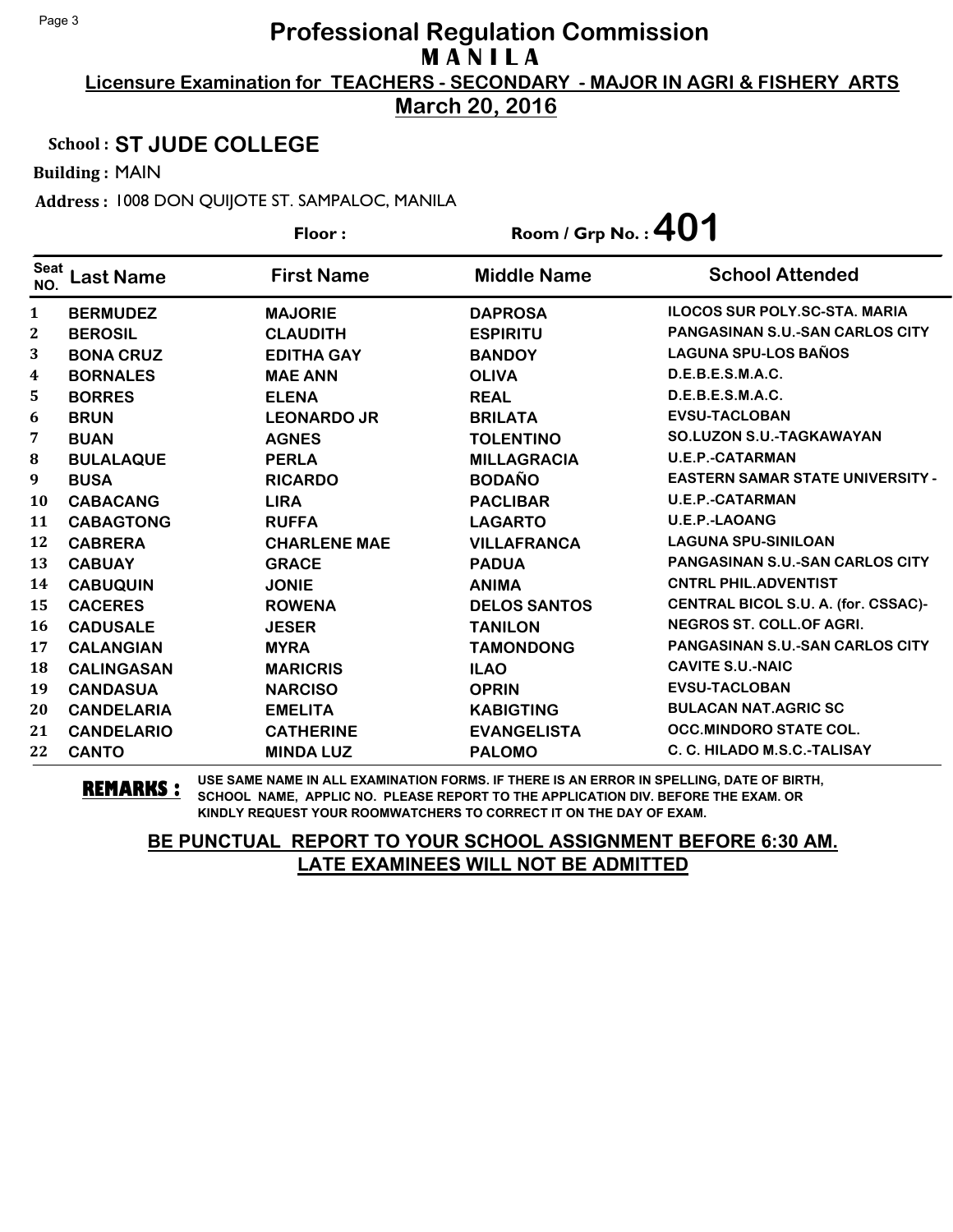**March 20, 2016**

### School : **ST JUDE COLLEGE**

Building : MAIN

Address : 1008 DON QUIJOTE ST. SAMPALOC, MANILA

|                    |                  | Floor:              | Room / Grp No. : $402$ |                                         |
|--------------------|------------------|---------------------|------------------------|-----------------------------------------|
| <b>Seat</b><br>NO. | <b>Last Name</b> | <b>First Name</b>   | <b>Middle Name</b>     | <b>School Attended</b>                  |
| 1                  | <b>CASIANO</b>   | <b>RICARDO JR</b>   | <b>CORPUZ</b>          | <b>PANGASINAN S.U.-STA MARIA</b>        |
| 2                  | <b>CASTILLO</b>  | <b>MARICEL</b>      | <b>SANICO</b>          | <b>SAMAR REG.SCH. FISH.</b>             |
| 3                  | <b>CASTRO</b>    | <b>EDGARD</b>       | <b>GATIOAN</b>         | <b>MMSU-BATAC</b>                       |
| 4                  | <b>CATADA</b>    | <b>ROS LORENZO</b>  | <b>DIN</b>             | <b>U OF RIZAL SYS.-TANAY</b>            |
| 5                  | <b>CAYANAN</b>   | <b>KIMBERLYN</b>    | <b>BAU</b>             | <b>BATAAN PENINSULA STATE</b>           |
| 6                  | <b>CEDO</b>      | <b>JOSEPHINE</b>    | <b>CRUZ</b>            | <b>I.B.CALINGASAN MEM.</b>              |
| 7                  | <b>CENTINO</b>   | <b>GRACE</b>        | <b>CAJANDAB</b>        | <b>U.E.P.-CATARMAN</b>                  |
| 8                  | <b>CERBITO</b>   | <b>CARINA</b>       | <b>DESOLOC</b>         | <b>U.E.P.-LAOANG</b>                    |
| 9                  | <b>CINCO</b>     | <b>PILIPINA</b>     | <b>SABIO</b>           | D.E.B.E.S.M.A.C.                        |
| 10                 | <b>CLORES</b>    | <b>JOSELITO</b>     | <b>DAPITAN</b>         | D.E.B.E.S.M.A.C.                        |
| 11                 | <b>CORTEZ</b>    | <b>LESTER</b>       | <b>PALOMIQUE</b>       | <b>LAGUNA SPU-SINILOAN</b>              |
| 12                 | <b>CREUS</b>     | <b>VIOLETA</b>      | <b>UMEL</b>            | <b>CAVITE S.U.-INDANG</b>               |
| 13                 | <b>CUSTODIO</b>  | <b>WENEFREDO</b>    | <b>BONGATO</b>         | <b>SURIGAO NORTE C.A.T.</b>             |
| 14                 | <b>CUYOG</b>     | <b>JENNILYN</b>     | <b>CALOT</b>           | <b>U.E.P.-CATARMAN</b>                  |
| 15                 | <b>DAMASO</b>    | <b>ARNOLD</b>       | <b>VENTURA</b>         | <b>PANGASINAN S.U.-STA MARIA</b>        |
| 16                 | <b>DANAO</b>     | <b>ALDRIN</b>       | <b>CORLET</b>          | D.E.B.E.S.M.A.C.                        |
| 17                 | <b>DE GUZMAN</b> | <b>CRISELLE</b>     | <b>MARTINEZ</b>        | <b>U OF RIZAL SYS.-TANAY</b>            |
| 18                 | <b>DE JESUS</b>  | <b>JESUSA</b>       | <b>VISCA</b>           | <b>ROMBLON STATE UNIV. (FOR ROMBLON</b> |
| 19                 | <b>DELA CRUZ</b> | <b>HILDA</b>        | <b>URSAL</b>           | D.E.B.E.S.M.A.C.                        |
| 20                 | <b>DELA CRUZ</b> | <b>JONALYN</b>      | <b>SANTIAGO</b>        | <b>BULACAN NAT.AGRIC SC</b>             |
| 21                 | <b>DELA CRUZ</b> | <b>MARIANITO JR</b> | <b>LIQUE</b>           | D.E.B.E.S.M.A.C.                        |
| 22                 | <b>DELA CRUZ</b> | <b>REGINA</b>       | <b>TOLEDO</b>          | <b>BULACAN NAT.AGRIC SC</b>             |

**REMARKS :** USE SAME NAME IN ALL EXAMINATION FORMS. IF THERE IS AN ERROR IN SPELLING, DATE OF BIRTH, SCHOOL NAME, APPLIC NO. PLEASE REPORT TO THE APPLICATION DIV. BEFORE THE EXAM. OR KINDLY REQUEST YOUR ROOMWATCHERS TO CORRECT IT ON THE DAY OF EXAM.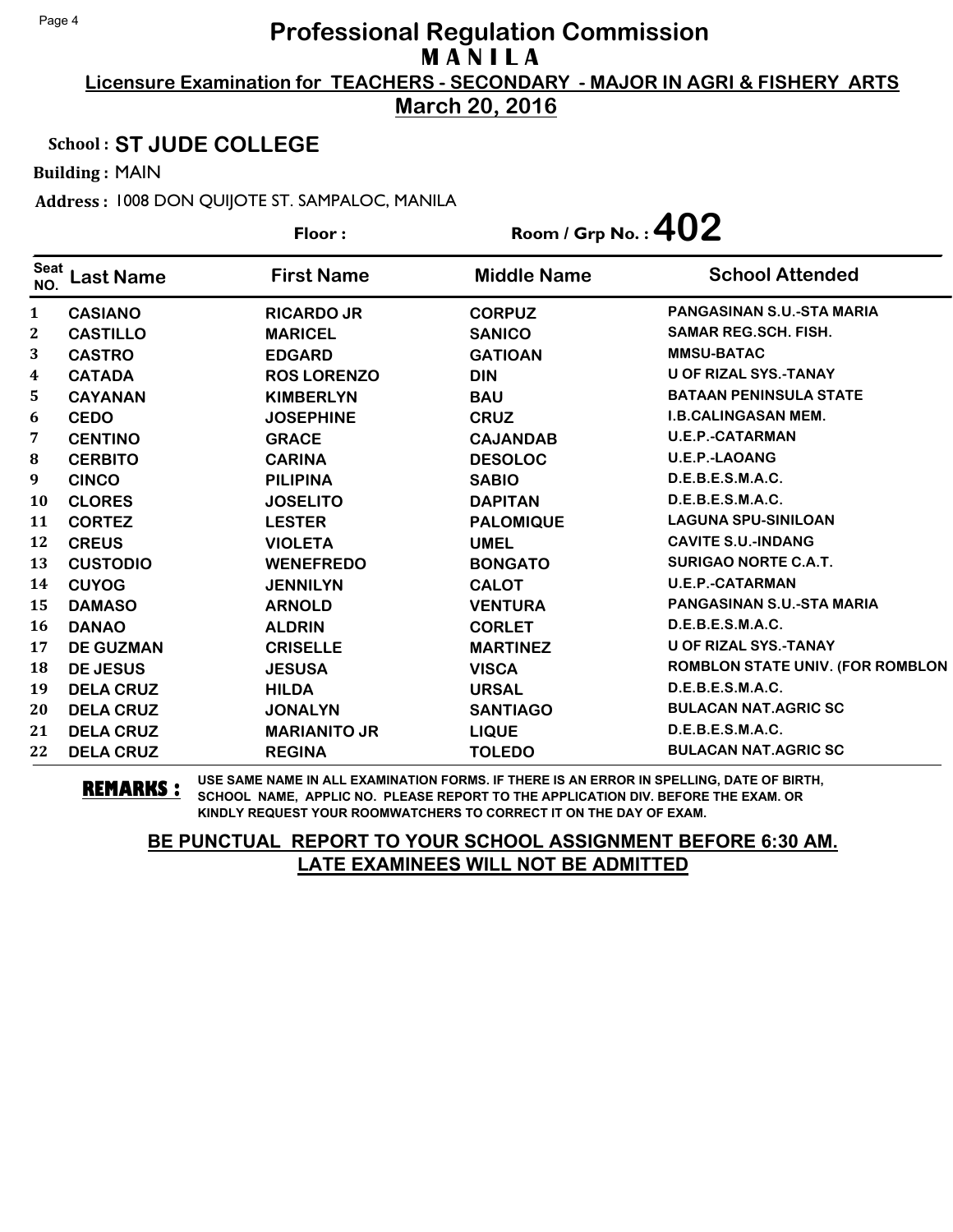**March 20, 2016**

### School : **ST JUDE COLLEGE**

Building : MAIN

Address : 1008 DON QUIJOTE ST. SAMPALOC, MANILA

|                    |                     | Floor:              | Room / Grp No. : $603$ |                                        |
|--------------------|---------------------|---------------------|------------------------|----------------------------------------|
| <b>Seat</b><br>NO. | Last Name           | <b>First Name</b>   | <b>Middle Name</b>     | <b>School Attended</b>                 |
| $\mathbf{1}$       | <b>DELA PACION</b>  | <b>BEVERLY</b>      | <b>ROCERO</b>          | <b>LAGUNA SPU-SINILOAN</b>             |
| 2                  | <b>DELMO</b>        | <b>BRANDO</b>       | <b>SEGUISA</b>         | <b>NEGROS OCC. SCH. FISHER.</b>        |
| 3                  | <b>DELOS REYES</b>  | <b>ISAGANI JR</b>   | <b>VICTORIA</b>        | <b>BULACAN NAT.AGRIC SC</b>            |
| 4                  | <b>DIMALANTA</b>    | <b>MARILUNA</b>     | <b>CAJOLO</b>          | NEGROS ST. COLL.OF AGRI.               |
| 5                  | <b>DIMAPINGGUN</b>  | <b>ROHAIDAH</b>     | <b>SAMUA</b>           | <b>M.S.U.-MARAWI CITY</b>              |
| 6                  | <b>DIZON</b>        | <b>MAICO JOSEPH</b> | <b>MARTINEZ</b>        | <b>BATAAN PENINSULA STATE</b>          |
| 7                  | <b>DOLLETE</b>      | <b>RIC</b>          | <b>DORIG</b>           | <b>TARLAC COL OF AGRIC</b>             |
| 8                  | <b>DONCILLO</b>     | <b>MARICEL</b>      | <b>ERGUEZA</b>         | <b>PANGASINAN S.U.-SAN CARLOS CITY</b> |
| 9                  | <b>DUATIN</b>       | <b>JONALYN</b>      | <b>ALIPIO</b>          | C.L.S.U.                               |
| 10                 | <b>DUEÑAS</b>       | <b>ANGELYN</b>      | <b>PANDIO</b>          | <b>M.S.U.-MARAWI CITY</b>              |
| 11                 | <b>DULAY</b>        | <b>MAY ANGELINE</b> | <b>SERIO</b>           | <b>U.E.P.-LAOANG</b>                   |
| 12                 | <b>EBALLA</b>       | <b>JOEL</b>         | <b>ABABAO</b>          | C. C. HILADO M.S.C.-TALISAY            |
| 13                 | <b>ECHAURE</b>      | <b>RINALYN</b>      | <b>NEBRIL</b>          | R.MAGSAYSAY T.U-CANDELARIA             |
| 14                 | <b>ELEP</b>         | <b>MINDA</b>        | <b>NUESTRO</b>         | <b>CAVITE S.U.-INDANG</b>              |
| 15                 | <b>EPID</b>         | <b>MOHAMED</b>      | <b>DALIMBANG</b>       | <b>COTABATO FDTN.C.S.T.</b>            |
| 16                 | <b>ERAY</b>         | <b>ANNA</b>         | <b>TAYING</b>          | <b>OCC.MINDORO STATE COL.</b>          |
| 17                 | <b>ESCALONA</b>     | <b>CAROLINE</b>     | <b>TABIOLO</b>         | <b>BATANGAS S.U.-ARASOF-NASUGBU</b>    |
| 18                 | <b>ESPARAGUERRA</b> | <b>EDA</b>          | <b>CAPARINO</b>        | D.E.B.E.S.M.A.C.                       |
| 19                 | <b>ESPONILLA</b>    | <b>RONNIE</b>       | <b>BALES</b>           | <b>U.E.P.-CATARMAN</b>                 |
| 20                 | <b>ESTALILLA</b>    | <b>CARMELITA</b>    | <b>MARTINEZ</b>        | <b>OCC.MINDORO STATE COL.</b>          |
| 21                 | <b>ESTERO</b>       | <b>MISETA</b>       | <b>MABALOT</b>         | U OF RIZAL SYS.-RODRIGUEZ              |
| 22                 | <b>ESTRELLAS</b>    | <b>JANET</b>        | <b>TUBEL</b>           | <b>WMSU-ZAMBOANGA CITY</b>             |

**REMARKS :** USE SAME NAME IN ALL EXAMINATION FORMS. IF THERE IS AN ERROR IN SPELLING, DATE OF BIRTH, SCHOOL NAME, APPLIC NO. PLEASE REPORT TO THE APPLICATION DIV. BEFORE THE EXAM. OR KINDLY REQUEST YOUR ROOMWATCHERS TO CORRECT IT ON THE DAY OF EXAM.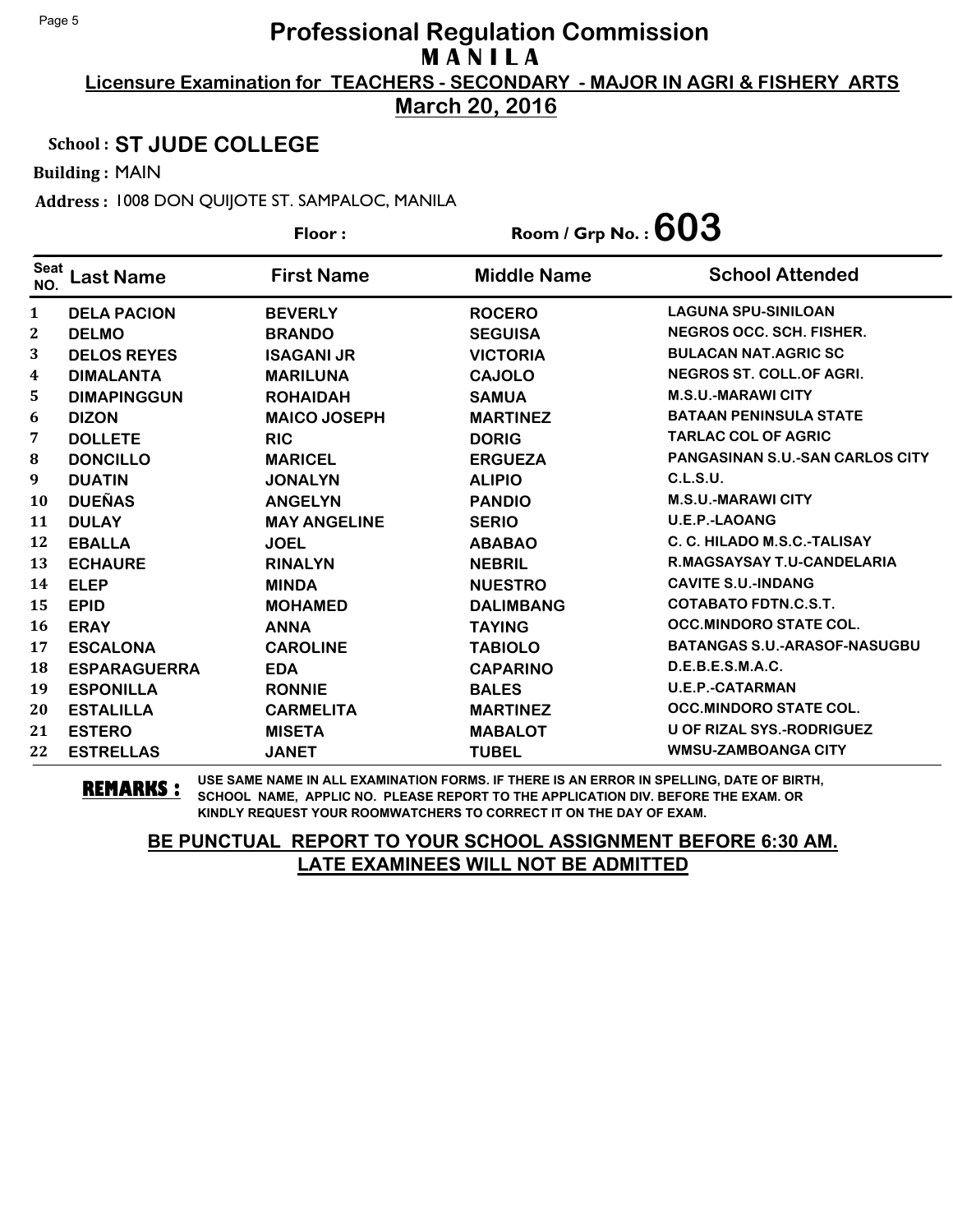**March 20, 2016**

### School : **ST JUDE COLLEGE**

Building : MAIN

Address : 1008 DON QUIJOTE ST. SAMPALOC, MANILA

|                    |                  | Floor:             | Room / Grp No. : $604$ |                                         |
|--------------------|------------------|--------------------|------------------------|-----------------------------------------|
| <b>Seat</b><br>NO. | <b>Last Name</b> | <b>First Name</b>  | <b>Middle Name</b>     | <b>School Attended</b>                  |
| 1                  | <b>EVALLE</b>    | <b>ROAN</b>        | <b>MANALANSAN</b>      | <b>BATAAN PENINSULA STATE</b>           |
| 2                  | <b>FABELLA</b>   | <b>MICHAEL</b>     | <b>ALIBO</b>           | D.E.B.E.S.M.A.C.                        |
| 3                  | <b>FADEROGAO</b> | <b>ROSELYN</b>     | <b>BONCALES</b>        | <b>ROMBLON STATE UNIV.-(FOR ROMBLON</b> |
| 4                  | <b>FAJARDO</b>   | <b>RODORA</b>      | <b>AGUSTIN</b>         | <b>BULACAN NAT.AGRIC SC</b>             |
| 5                  | <b>FAJEL</b>     | <b>MARY CHRIS</b>  | <b>GALACETI</b>        | <b>ROMBLON STATE UNIV.-(FOR ROMBLON</b> |
| 6                  | <b>FEBRERO</b>   | <b>JEFFREY</b>     | <b>SAYON</b>           | <b>CARAGA S.U.- BUTUAN</b>              |
| 7                  | <b>FLORES</b>    | <b>JOSIE</b>       | <b>LADRILLO</b>        | <b>CENTRAL MINDANAO UNIV.</b>           |
| 8                  | <b>FUENTES</b>   | <b>SHERYL</b>      | <b>PECSON</b>          | <b>U.E.P.-CATARMAN</b>                  |
| 9                  | <b>GALIT</b>     | <b>JELYN</b>       | <b>CAMANO</b>          | <b>U.E.P.-LAOANG</b>                    |
| 10                 | <b>GALOPE</b>    | <b>LUZVIE</b>      | <b>GODELOSAO</b>       | <b>NO.SAMAR ACA.</b>                    |
| 11                 | <b>GANE</b>      | <b>MA. NORLINA</b> | <b>TABIANO</b>         | <b>C.HILADO S.F.C.-BINALBAGAN</b>       |
| 12                 | <b>GERONIMO</b>  | <b>LEONIDA</b>     | <b>GABRIEL</b>         | F.F. HALILI NATL. AGRI. SCH.            |
| 13                 | <b>GINTO</b>     | <b>MARGIE</b>      | <b>JEPSANE</b>         | <b>SORSOGON SC-CASTILLA</b>             |
| 14                 | <b>GONZAGA</b>   | <b>GREG</b>        | <b>PUERTES</b>         | <b>NEGROS OCC. SCH. FISHER.</b>         |
| 15                 | <b>GONZALES</b>  | <b>NERIZA</b>      | <b>MIRANDA</b>         | <b>BULACAN NAT.AGRIC SC</b>             |
| 16                 | <b>GREDOÑA</b>   | <b>REYNALYN</b>    | <b>ESPALDON</b>        | <b>SORSOGON SC-CASTILLA</b>             |
| 17                 | <b>GUALBERTO</b> | <b>TILYN</b>       | <b>MABAQUIAO</b>       | <b>U OF ANTIQUE-HAMTIC</b>              |
| 18                 | <b>GUEVARRA</b>  | <b>EMILY</b>       | <b>QUINITO</b>         | <b>CAMARINES NORTE S.C.-LABO</b>        |
| 19                 | <b>GUTIERREZ</b> | <b>ANGELITA</b>    | <b>RAYOS</b>           | <b>ROMBLON STATE UNIV.-(FOR ROMBLON</b> |
| 20                 | <b>GUTIERREZ</b> | <b>RENALYN</b>     | <b>TEMPORAZA</b>       | <b>JOHN PAUL COLL.</b>                  |
| 21                 | <b>ICARO</b>     | <b>MARILOU</b>     | <b>BRAGAIS</b>         | <b>LAGUNA SPU-SINILOAN</b>              |
| 22                 | <b>ITALIA</b>    | <b>ERNESTO</b>     | <b>VELASCO</b>         | <b>U.P.-LOS BAÑOS</b>                   |

**REMARKS :** USE SAME NAME IN ALL EXAMINATION FORMS. IF THERE IS AN ERROR IN SPELLING, DATE OF BIRTH, SCHOOL NAME, APPLIC NO. PLEASE REPORT TO THE APPLICATION DIV. BEFORE THE EXAM. OR KINDLY REQUEST YOUR ROOMWATCHERS TO CORRECT IT ON THE DAY OF EXAM.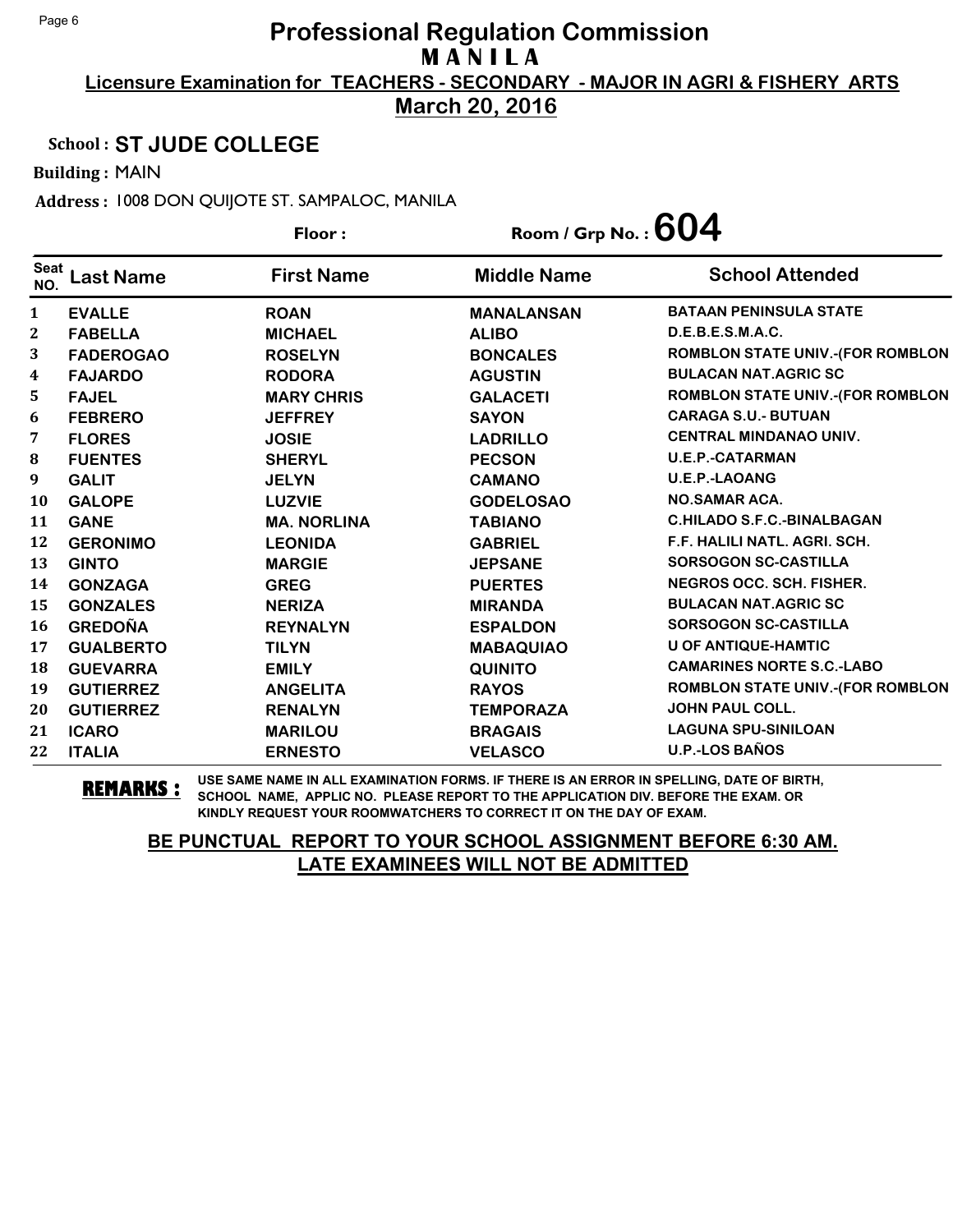**March 20, 2016**

#### School : **ST JUDE COLLEGE**

Building : MAIN

Address : 1008 DON QUIJOTE ST. SAMPALOC, MANILA

|                    |                  | Floor:            | Room / Grp No. : $605$ |                                      |
|--------------------|------------------|-------------------|------------------------|--------------------------------------|
| <b>Seat</b><br>NO. | <b>Last Name</b> | <b>First Name</b> | <b>Middle Name</b>     | <b>School Attended</b>               |
| 1                  | <b>JABONERO</b>  | <b>DENNIS</b>     | <b>SUAREZ</b>          | <b>SAMAR STATE UNIV.</b>             |
| $\mathbf{2}$       | <b>JAVAREZ</b>   | <b>JOSE</b>       | <b>NAVALTA</b>         | <b>PALAWAN STATE U-P. PRINCESA</b>   |
| 3                  | <b>JOSE</b>      | <b>DANIEL</b>     | <b>FUENTES</b>         | <b>LEYTE S.U.-VILLABA</b>            |
| 4                  | <b>LACE</b>      | <b>SATURNINO</b>  | <b>ABUG</b>            | D.L.S.U.-GAUF-MALABON                |
| 5                  | <b>LADIGOHON</b> | <b>NICANOR</b>    | <b>MONCAWE</b>         | ROMBLON STATE UNIV. (FOR ROMBLON     |
| 6                  | <b>LEAL</b>      | <b>JONA</b>       | <b>NORDESTA</b>        | <b>NEGROS OCC. SCH. FISHER.</b>      |
| 7                  | <b>LEGASPI</b>   | <b>EDGARDO</b>    | <b>PANGANIBAN</b>      | <b>CAVITE S.U.-INDANG</b>            |
| ${\bf 8}$          | <b>LERIOS</b>    | <b>ALFRED</b>     | <b>QUEBEC</b>          | <b>EVSU-TACLOBAN</b>                 |
| 9                  | <b>LEYVA</b>     | <b>VICTORIA</b>   | <b>DILIDILI</b>        | <b>CAVITE S.U.-INDANG</b>            |
| 10                 | <b>LIBANAN</b>   | <b>RICARDO</b>    | <b>DANQUE</b>          | <b>U.E.P.-CATUBIG</b>                |
| 11                 | <b>LIM</b>       | <b>RICO</b>       | <b>SALUDARIO</b>       | <b>U.E.P.-CATARMAN</b>               |
| 12                 | <b>LINGGUNA</b>  | <b>NORODIN</b>    | <b>MANTLI</b>          | <b>COTABATO FDTN.C.S.T.</b>          |
| 13                 | <b>LLAMADO</b>   | <b>ANACORETA</b>  | <b>CENIZAL</b>         | <b>CAVITE S.U.-INDANG</b>            |
| 14                 | <b>LOMBOY</b>    | <b>MARY ANN</b>   | <b>CRISANTO</b>        | C.L.S.U.                             |
| 15                 | <b>LONGCOP</b>   | <b>RONALD</b>     |                        | <b>U.E.P.-CATARMAN</b>               |
| 16                 | <b>LOREJO</b>    | <b>RENATO</b>     | <b>MILLENA</b>         | <b>SORSOGON SC-CASTILLA</b>          |
| 17                 | <b>MABUNGA</b>   | <b>IGLORINA</b>   | <b>YRIARTE</b>         | <b>SURIGAO DEL SUR STATE</b>         |
| 18                 | <b>MAGALLON</b>  | <b>IRENE</b>      | <b>LADAO</b>           | <b>BATAAN PENINSULA STATE U-MAIN</b> |
| 19                 | <b>MAGDASOC</b>  | <b>ROSEMEN</b>    | <b>MIRANDO</b>         | <b>SORSOGON SC-CASTILLA</b>          |
| 20                 | <b>MALBAS</b>    | <b>RENO</b>       | <b>BAJADO</b>          | <b>U.E.P.-CATARMAN</b>               |
| 21                 | <b>MANALAD</b>   | <b>GLORIA</b>     | <b>DELA CRUZ</b>       | M.V. GALLEGO                         |

**REMARKS :** USE SAME NAME IN ALL EXAMINATION FORMS. IF THERE IS AN ERROR IN SPELLING, DATE OF BIRTH, SCHOOL NAME, APPLIC NO. PLEASE REPORT TO THE APPLICATION DIV. BEFORE THE EXAM. OR KINDLY REQUEST YOUR ROOMWATCHERS TO CORRECT IT ON THE DAY OF EXAM.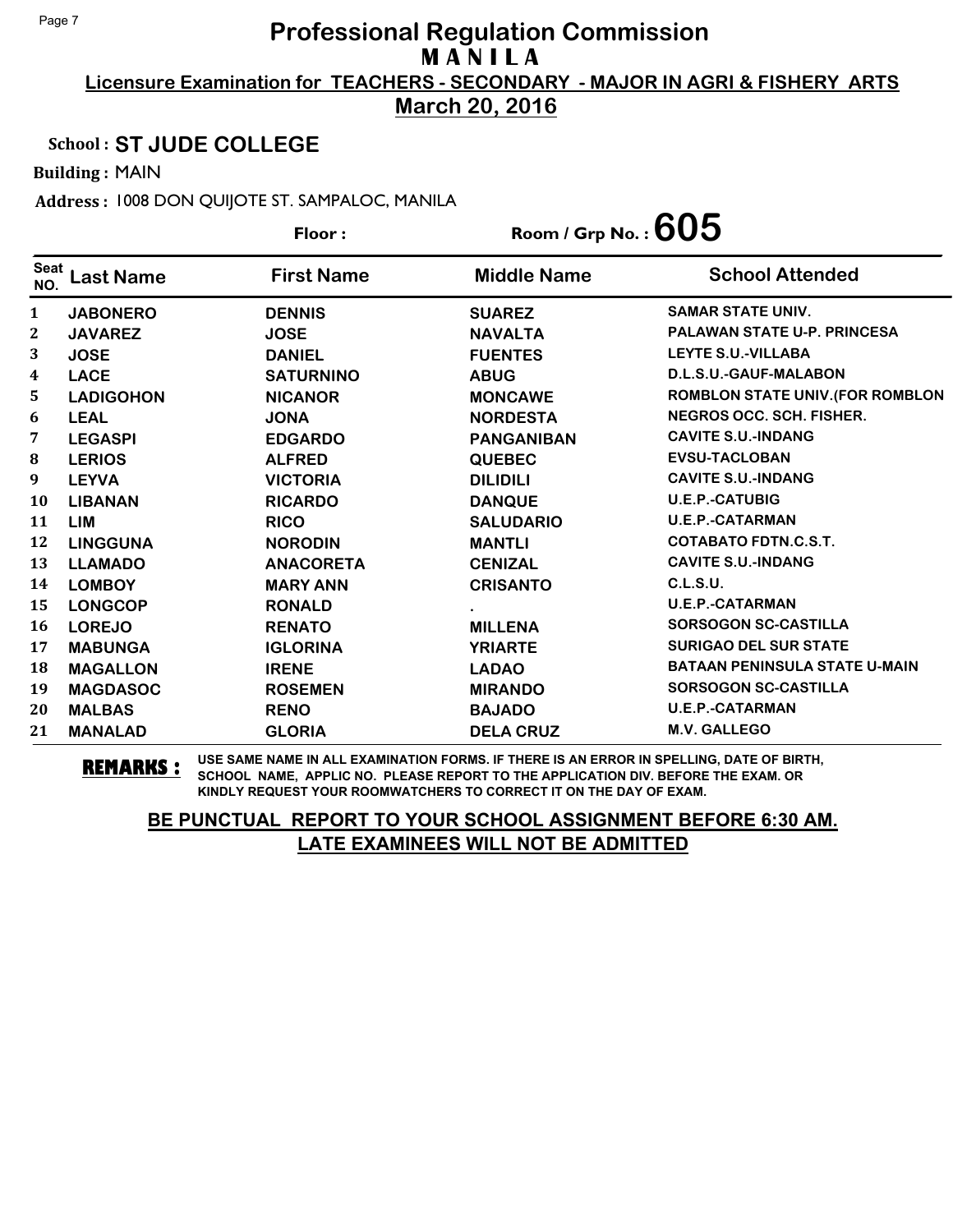**March 20, 2016**

#### School : **ST JUDE COLLEGE**

Building : MAIN

Address : 1008 DON QUIJOTE ST. SAMPALOC, MANILA

|                    |                   | Floor:              | Room / Grp No. : $702$ |                                         |
|--------------------|-------------------|---------------------|------------------------|-----------------------------------------|
| <b>Seat</b><br>NO. | <b>Last Name</b>  | <b>First Name</b>   | <b>Middle Name</b>     | <b>School Attended</b>                  |
| 1                  | <b>MANALILI</b>   | <b>GLADYS</b>       | <b>MORCO</b>           | <b>LAGUNA SPU-SINILOAN</b>              |
| 2                  | <b>MANDANI</b>    | <b>MILABEL</b>      | <b>MANABAT</b>         | <b>PAMPANGA STATE AGRICULTURAL</b>      |
| 3                  | <b>MANIAUL</b>    | <b>MARICEL</b>      | <b>ANTONI</b>          | LEYTE S.U.-ALANG-ALANG                  |
| 4                  | <b>MANOY</b>      | <b>CHRISTINE</b>    | <b>MANGA</b>           | <b>ROMBLON STATE UNIV. (FOR ROMBLON</b> |
| 5                  | <b>MARIANO</b>    | <b>CARLITO</b>      | <b>QUICHO</b>          | <b>CAVITE S.U.-NAIC</b>                 |
| 6                  | <b>MARTILLANO</b> | <b>JOSEPH</b>       | <b>IDA</b>             | <b>EASTERN SAMAR STATE U - SALCEDO</b>  |
| 7                  | <b>MARTILLANO</b> | <b>SUSANA</b>       | <b>CALVADORES</b>      | <b>EASTERN SAMAR STATE U - SALCEDO</b>  |
| 8                  | <b>MEDENILLA</b>  | <b>ELCIPHER</b>     | <b>CASTILLO</b>        | <b>U.E.P.-CATUBIG</b>                   |
| 9                  | <b>MENDOZA</b>    | <b>ARJANE</b>       | <b>SALAZAR</b>         | <b>LAGUNA SPU-SINILOAN</b>              |
| 10                 | <b>MENGOTE</b>    | <b>ARLYNE</b>       | <b>OPENA</b>           | <b>U.E.P.-CATARMAN</b>                  |
| 11                 | <b>MENGULLO</b>   | <b>LEZA</b>         | <b>TURLA</b>           | <b>U.E.P.-CATARMAN</b>                  |
| 12                 | <b>MERCADER</b>   | <b>MELANIE</b>      | <b>CALUMPIANO</b>      | <b>U.E.P.-LAOANG</b>                    |
| 13                 | <b>MINGOY</b>     | <b>JEANDALE</b>     | <b>ESQUILONA</b>       | D.E.B.E.S.M.A.C.                        |
| 14                 | <b>MISTA</b>      | <b>JAMIE</b>        | <b>PUNDANO</b>         | <b>LAGUNA SPU-SINILOAN</b>              |
| 15                 | <b>MOHAMAD</b>    | <b>ESMAEL</b>       | <b>SULAIMAN</b>        | <b>COTABATO FDTN.C.S.T.</b>             |
| 16                 | <b>MOJADO</b>     | <b>BEVERLY</b>      | <b>SANDIGAN</b>        | D.E.B.E.S.M.A.C.                        |
| 17                 | <b>MORILLO</b>    | <b>ELMER</b>        | <b>NOTARTE</b>         | <b>U.E.P.-CATARMAN</b>                  |
| 18                 | <b>MORILLO</b>    | <b>MA.SHERYL</b>    | <b>PARACALE</b>        | <b>SAMAR STATE UNIV.</b>                |
| 19                 | <b>MOVE</b>       | <b>MOHINI KARLA</b> | <b>GENOTIVA</b>        | <b>PANGASINAN S.U.-INFANTA</b>          |
| 20                 | <b>MULIMBAYAN</b> | <b>NINA</b>         | <b>MERCADO</b>         | <b>LAGUNA SPU-LOS BAÑOS</b>             |
| 21                 | <b>MUSTACISA</b>  | <b>MYRA</b>         | <b>ESPINOSA</b>        | <b>SAMAR STATE UNIV.</b>                |

**REMARKS :** USE SAME NAME IN ALL EXAMINATION FORMS. IF THERE IS AN ERROR IN SPELLING, DATE OF BIRTH, SCHOOL NAME, APPLIC NO. PLEASE REPORT TO THE APPLICATION DIV. BEFORE THE EXAM. OR KINDLY REQUEST YOUR ROOMWATCHERS TO CORRECT IT ON THE DAY OF EXAM.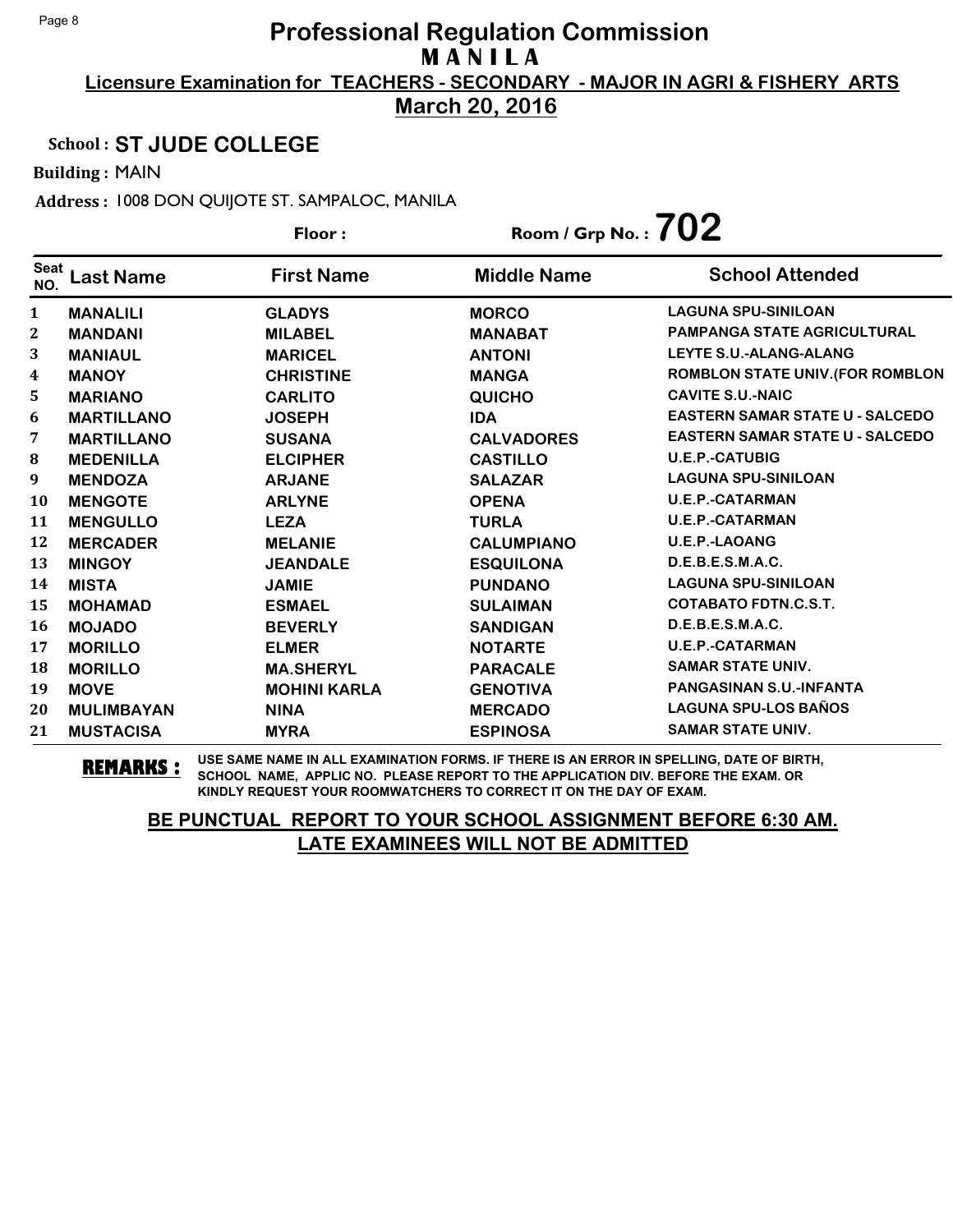**March 20, 2016**

### School : **ST JUDE COLLEGE**

Building : MAIN

Address : 1008 DON QUIJOTE ST. SAMPALOC, MANILA

|                    |                    | Floor:               | Room / Grp No. : $703$ |                                      |
|--------------------|--------------------|----------------------|------------------------|--------------------------------------|
| <b>Seat</b><br>NO. | <b>Last Name</b>   | <b>First Name</b>    | <b>Middle Name</b>     | <b>School Attended</b>               |
| 1                  | <b>NABONG</b>      | <b>ANNIE</b>         | <b>FLORIDA</b>         | <b>PAMPANGA STATE AGRICULTURAL</b>   |
| $\mathbf 2$        | <b>NACFIL</b>      | <b>MARJORIE</b>      | <b>AVILA</b>           | <b>LEYTE I.T.-CARIGARA</b>           |
| 3                  | <b>NAZARENO</b>    | <b>EDGARDO</b>       | <b>BANTUGAN</b>        | <b>BATAAN PENINSULA STATE U-MAIN</b> |
| 4                  | <b>NIVERA</b>      | DANILO JR JR         | <b>TORGA</b>           | <b>EVSU-TACLOBAN</b>                 |
| 5                  | <b>NOLLEN</b>      | <b>DIVINE GRACE</b>  | <b>CANTARA</b>         | <b>BATAAN PENINSULA STATE</b>        |
| 6                  | <b>OGO</b>         | <b>JENNIFER</b>      | <b>LABINDAO</b>        | <b>OCC.MINDORO STATE COL.</b>        |
| 7                  | <b>OLEDAN</b>      | <b>AIRA</b>          | <b>ABEJAR</b>          | <b>EVSU-TACLOBAN</b>                 |
| 8                  | <b>ORCULLO</b>     | <b>NORA</b>          | <b>ALVARADO</b>        | <b>SORSOGON SC-CASTILLA</b>          |
| 9                  | <b>OTIVILLADAR</b> | <b>VERONICA</b>      | <b>ESTRILLADO</b>      | <b>LAGUNA SPU-LOS BAÑOS</b>          |
| 10                 | <b>PAJANTOY</b>    | <b>FRED</b>          | <b>TENEDERO</b>        | <b>U.E.P.-CATARMAN</b>               |
| 11                 | <b>PAJARES</b>     | <b>JAY CHRISTIAN</b> | <b>SUMULAT</b>         | <b>U.E.P.-CATARMAN</b>               |
| 12                 | <b>PALESTROQUE</b> | <b>PRICILLA</b>      | <b>APOSTOL</b>         | <b>BULACAN NAT.AGRIC SC</b>          |
| 13                 | <b>PANIM</b>       | <b>JENALYN</b>       | <b>PILANDE</b>         | <b>EVSU-TACLOBAN</b>                 |
| 14                 | <b>PANTALEON</b>   | <b>REMICAR</b>       | <b>DUCA</b>            | C.L.S.U.                             |
| 15                 | <b>PAULE</b>       | <b>ELLEN JOY</b>     | <b>DAVID</b>           | <b>BATAAN PENINSULA STATE U-MAIN</b> |
| 16                 | <b>PEJANA</b>      | <b>WILMA</b>         | <b>PERELLO</b>         | <b>CAVITE S.U.-INDANG</b>            |
| 17                 | <b>PEREZ</b>       | <b>JULIE PEARL</b>   | <b>MALATE</b>          | <b>BATAAN PENINSULA STATE U-MAIN</b> |
| 18                 | <b>PEREZ</b>       | <b>MARLON</b>        | <b>IGNO</b>            | <b>MINSCAT-VICTORIA</b>              |
| 19                 | <b>PIALAGO</b>     | <b>AIRA</b>          | <b>ESPONILLA</b>       | <b>U.E.P.-CATUBIG</b>                |
| 20                 | <b>PINCA</b>       | <b>IRENE</b>         | <b>CORONA</b>          | <b>U.E.P.-CATARMAN</b>               |
| 21                 | <b>PITALBO</b>     | <b>NARCISSUS</b>     | <b>CABARUBIAS</b>      | <b>LEYTE POLY.INST.-TACLOBAN</b>     |

**REMARKS :** USE SAME NAME IN ALL EXAMINATION FORMS. IF THERE IS AN ERROR IN SPELLING, DATE OF BIRTH, SCHOOL NAME, APPLIC NO. PLEASE REPORT TO THE APPLICATION DIV. BEFORE THE EXAM. OR KINDLY REQUEST YOUR ROOMWATCHERS TO CORRECT IT ON THE DAY OF EXAM.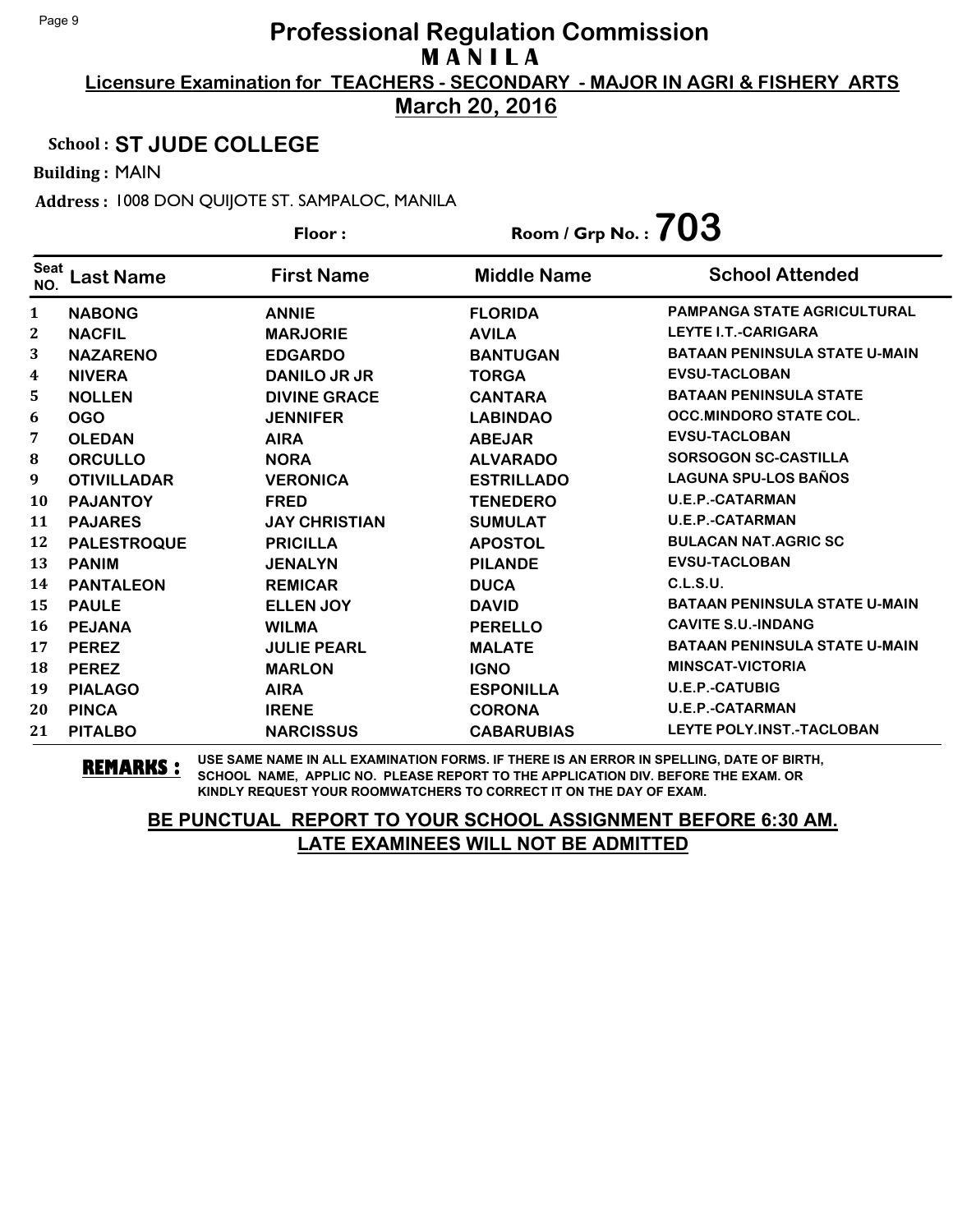**March 20, 2016**

#### School : **ST JUDE COLLEGE**

Building : MAIN

Address : 1008 DON QUIJOTE ST. SAMPALOC, MANILA

|                    |                  | Floor:              | Room / Grp No. : $704$ |                                         |
|--------------------|------------------|---------------------|------------------------|-----------------------------------------|
| <b>Seat</b><br>NO. | Last Name        | <b>First Name</b>   | <b>Middle Name</b>     | <b>School Attended</b>                  |
| 1                  | <b>PLATON</b>    | <b>IMEE</b>         | <b>JAGONOY</b>         | <b>U.E.P.-CATARMAN</b>                  |
| 2                  | <b>QUIATCHON</b> | <b>NELIA</b>        | <b>PALMA</b>           | <b>NEGROS ST. COLL.OF AGRI.</b>         |
| 3                  | <b>QUINTO</b>    | <b>NINIA</b>        | <b>PAMATIAN</b>        | <b>AKLAN S.U.-NEW WASHINGTON</b>        |
| 4                  | <b>RAFAEL</b>    | <b>RUTH</b>         | <b>MATA</b>            | C.L.S.U.                                |
| 5                  | <b>RAMOS</b>     | <b>TEODOMIRO JR</b> | <b>FALCASANTOS</b>     | <b>WMSU-ZAMBOANGA CITY</b>              |
| 6                  | <b>RAPSING</b>   | <b>DARWIN</b>       | <b>DEMDAM</b>          | D.E.B.E.S.M.A.C.                        |
| 7                  | <b>REBUSTIS</b>  | <b>LEA</b>          | <b>GAJO</b>            | <b>NEGROS ST. COLL.OF AGRI.</b>         |
| 8                  | <b>REYES</b>     | <b>GLORIVIC</b>     | <b>GALAQUIT</b>        | <b>U.E.P.-CATARMAN</b>                  |
| 9                  | <b>REYES</b>     | <b>IRMA</b>         | <b>SANTOS</b>          | <b>BATAAN PENINSULA STATE</b>           |
| 10                 | <b>REYES</b>     | <b>NORMITA</b>      | <b>ABRENICA</b>        | <b>BATAAN PENINSULA STATE</b>           |
| 11                 | <b>REYES</b>     | <b>ROBERTO JR</b>   | <b>LLENAREZ</b>        | <b>BATAAN PENINSULA STATE</b>           |
| 12                 | <b>ROGELIO</b>   | <b>TERESA</b>       | <b>SIBOBO</b>          | <b>MINSCAT-VICTORIA</b>                 |
| 13                 | <b>RONQUILLO</b> | <b>FRYDEL</b>       | <b>GALO</b>            | <b>BATAAN PENINSULA STATE</b>           |
| 14                 | <b>RUBEN</b>     | <b>ANALIZA</b>      | <b>MOTIN</b>           | <b>ROMBLON STATE UNIV. (FOR ROMBLON</b> |
| 15                 | <b>RUFO</b>      | <b>GINA</b>         | <b>DALIT</b>           | D.L.S.U.-GAUF-MALABON                   |
| 16                 | <b>SAMARITA</b>  | <b>CARINA</b>       | <b>LARIRIT</b>         | MINSCAT-BONGABONG(for.BCF)              |
| 17                 | <b>SANGCOM</b>   | <b>GERELYN</b>      | <b>OBEROS</b>          | <b>JOSE RIZAL MEMORIAL STATE</b>        |
| 18                 | <b>SAPALLO</b>   | <b>MARINA</b>       | <b>SAN JUAN</b>        | <b>U OF RIZAL SYS.-RODRIGUEZ</b>        |
| 19                 | <b>SAYCO</b>     | <b>GLORIA</b>       | <b>AGTOTO</b>          | NO.ILOILO P.S.C.-B. VIEJO               |
| 20                 | <b>SORIA</b>     | <b>CRISANTO</b>     | <b>DE LOYOLA</b>       | <b>U.E.P.-CATARMAN</b>                  |
| 21                 | <b>TADO</b>      | <b>ALEX</b>         | <b>ABAD</b>            | <b>SURIGAO NORTE C.A.T.</b>             |

**REMARKS :** USE SAME NAME IN ALL EXAMINATION FORMS. IF THERE IS AN ERROR IN SPELLING, DATE OF BIRTH, SCHOOL NAME, APPLIC NO. PLEASE REPORT TO THE APPLICATION DIV. BEFORE THE EXAM. OR KINDLY REQUEST YOUR ROOMWATCHERS TO CORRECT IT ON THE DAY OF EXAM.